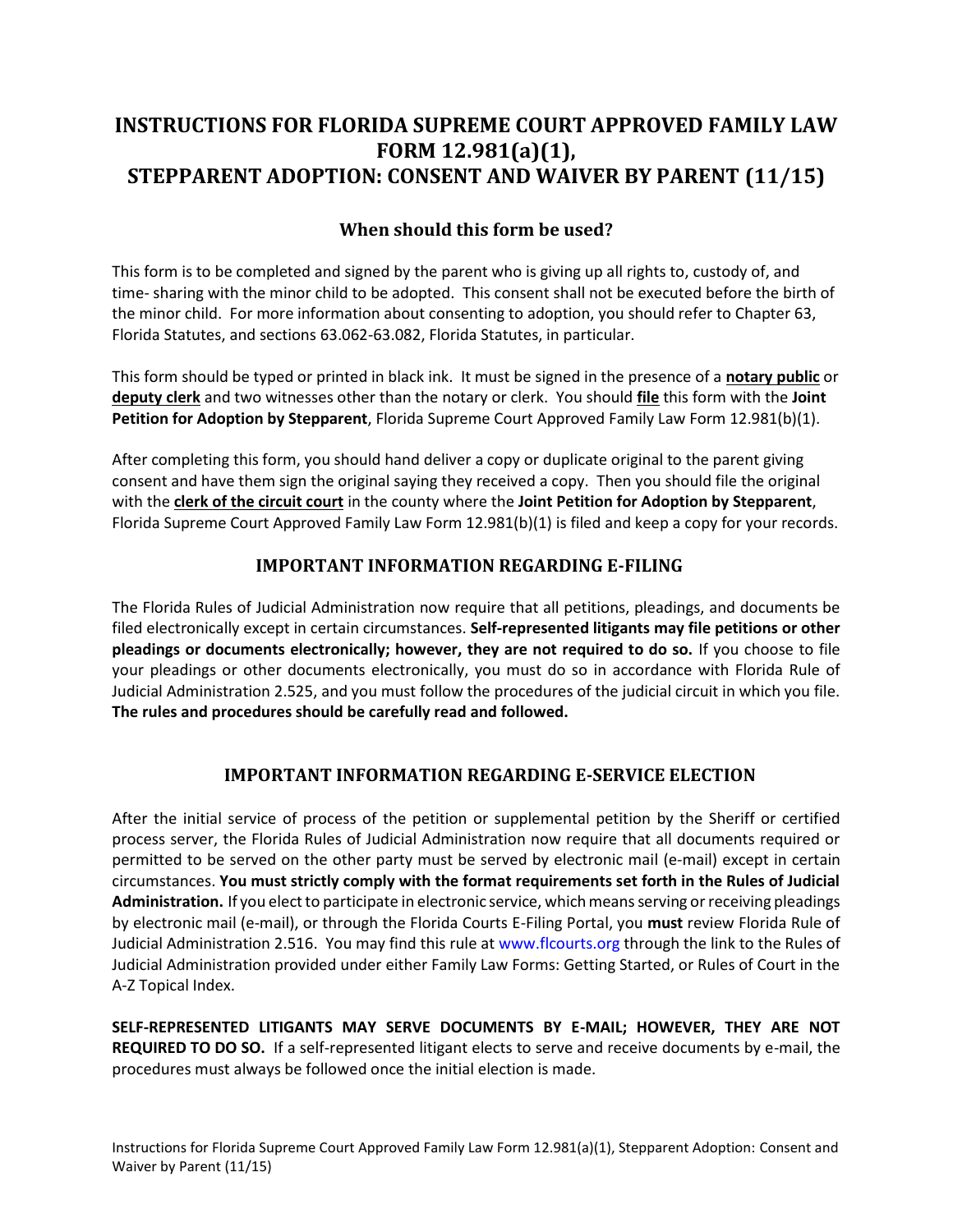To serve and receive documents by e-mail, you must designate your e-mail addresses by using the  **Designation of Current Mailing and E-mail Address**, Florida Supreme Court Approved Family Law Form 12.915, and you must provide your e-mail address on each form on which your signature appears. Please **CAREFULLY** read the rules and instructions for: **Certificate of Service (General),** Florida Supreme Court Approved Family Law Form 12.914; **Designation of Current Mailing and E-mail Address**, Florida Supreme Court Approved Family Law Form 12.915; and Florida Rule of Judicial Administration 2.516.

### **Special notes...**

 of Procedure Form 12.900 (a), before he or she helps you. A nonlawyer helping you fill out these forms also **must** put his or her name, address, and telephone number on the bottom of the last page of every Remember, a person who is NOT an attorney is called a nonlawyer. If a nonlawyer helps you fill out these forms, that person must give you a copy of **Disclosure from Nonlawyer**, Florida Family Law Rules form he or she helps you complete.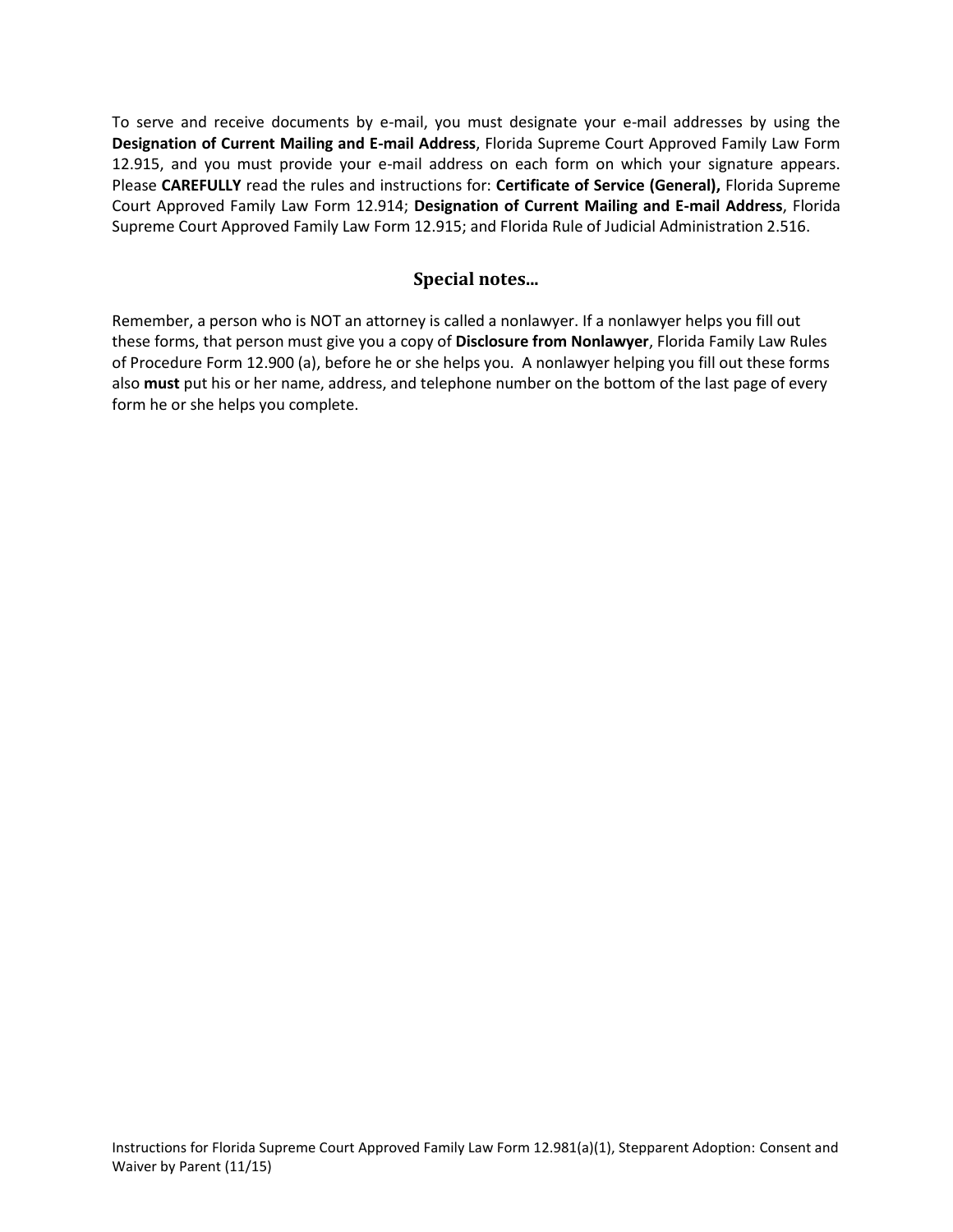IN THE CIRCUIT COURT OF THE \_\_\_\_\_\_\_\_\_\_\_\_\_ JUDICIAL CIRCUIT, IN AND FOR COUNTY, FLORIDA

IN THE MATTER OF THE ADOPTION OF

*{use name to be given to minor child(ren)}* Adoptee(s).

\_\_\_\_\_\_\_\_\_\_\_\_\_\_\_\_\_\_\_\_\_\_\_\_\_\_\_\_\_\_\_\_\_\_\_\_\_\_\_\_\_

## **CONSENT AND WAIVER BY PARENT**

|    | IN THE CIRCUIT COURT OF THE _____________ JUDICIAL CIRCUIT,                                                                                                                                                                         |                   |                       |
|----|-------------------------------------------------------------------------------------------------------------------------------------------------------------------------------------------------------------------------------------|-------------------|-----------------------|
|    |                                                                                                                                                                                                                                     |                   |                       |
|    |                                                                                                                                                                                                                                     |                   |                       |
|    |                                                                                                                                                                                                                                     |                   |                       |
|    | HE MATTER OF THE ADOPTION OF                                                                                                                                                                                                        |                   |                       |
|    |                                                                                                                                                                                                                                     |                   |                       |
|    |                                                                                                                                                                                                                                     |                   |                       |
|    | name to be given to minor child(ren)} Adoptee(s).                                                                                                                                                                                   |                   |                       |
|    |                                                                                                                                                                                                                                     |                   |                       |
|    | <b>CONSENT AND WAIVER BY PARENT</b>                                                                                                                                                                                                 |                   |                       |
|    | 1. I, [full legal name]                                                                                                                                                                                                             |                   |                       |
|    | $\Box$ father or $\Box$ mother of the minor child(ren) subject to this consent who is/are:                                                                                                                                          |                   |                       |
|    | <b>Child's Current Name</b><br>Gender                                                                                                                                                                                               | <b>Birth date</b> | <b>Birthplace</b>     |
|    |                                                                                                                                                                                                                                     |                   | {city, county, state} |
|    | <u> 1980 - Johann Stoff, fransk politik (f. 1980)</u><br>а.<br>b.                                                                                                                                                                   |                   |                       |
|    | c.                                                                                                                                                                                                                                  |                   |                       |
|    | d.<br>the control of the control of the control of the control of the control of the control of the control of the control of the control of the control of the control of the control of the control of the control of the control |                   |                       |
|    | e.<br>and the control of the control of the control of the control of the control of the control of the control of the<br>f.                                                                                                        |                   |                       |
|    |                                                                                                                                                                                                                                     |                   |                       |
| 2. | I relinquish all rights to, custody of, and time sharing with this (these) minor child(ren),                                                                                                                                        |                   |                       |
|    | with full knowledge of the legal effect of the stepparent adoption and consent to the adoption                                                                                                                                      |                   |                       |
|    | by the child(ren)'s stepparent whose name is: {Choose only one}                                                                                                                                                                     |                   |                       |
|    | not required for my granting of this consent.                                                                                                                                                                                       |                   |                       |
|    |                                                                                                                                                                                                                                     |                   |                       |
| 3. | I understand my legal rights as a parent and I understand that I do not have to sign this consent                                                                                                                                   |                   |                       |
|    | and release of my parental rights. I acknowledge that this consent is being given knowingly,<br>freely, and voluntarily. I further acknowledge that my consent is not given under fraud or                                          |                   |                       |
|    | duress. I understand that there is a "grace period" in Florida during which I may revoke my                                                                                                                                         |                   |                       |

|  |          | والطائر المستحدث والمستور والمتار والمستحدث والمستحدث |  |
|--|----------|-------------------------------------------------------|--|
|  | ${name}$ |                                                       |  |

- freely, and voluntarily. I further acknowledge that my consent is not given under fraud or duress. I understand that there is a "grace period" in Florida during which I may revoke my consent. If the child to be adopted is older than 6 months at the time of consent, this grace period is for 3 business days. The term "business day" means any day on which the United 3. I understand my legal rights as a parent and I understand that I do not have to sign this consent and release of my parental rights. I acknowledge that this consent is being given knowingly, States Postal Service accepts certified mail for delivery. I understand that, in signing this consent, I am permanently and forever giving up all my parental rights to and interest in this (these) minor child(ren) and that this consent may only be withdrawn if the Court finds it was obtained by fraud or duress. I voluntarily, permanently relinquish all my parental rights to this (these) minor child(ren).
- 4. I consent, release, and give up permanently, of my own free will, my parental rights to this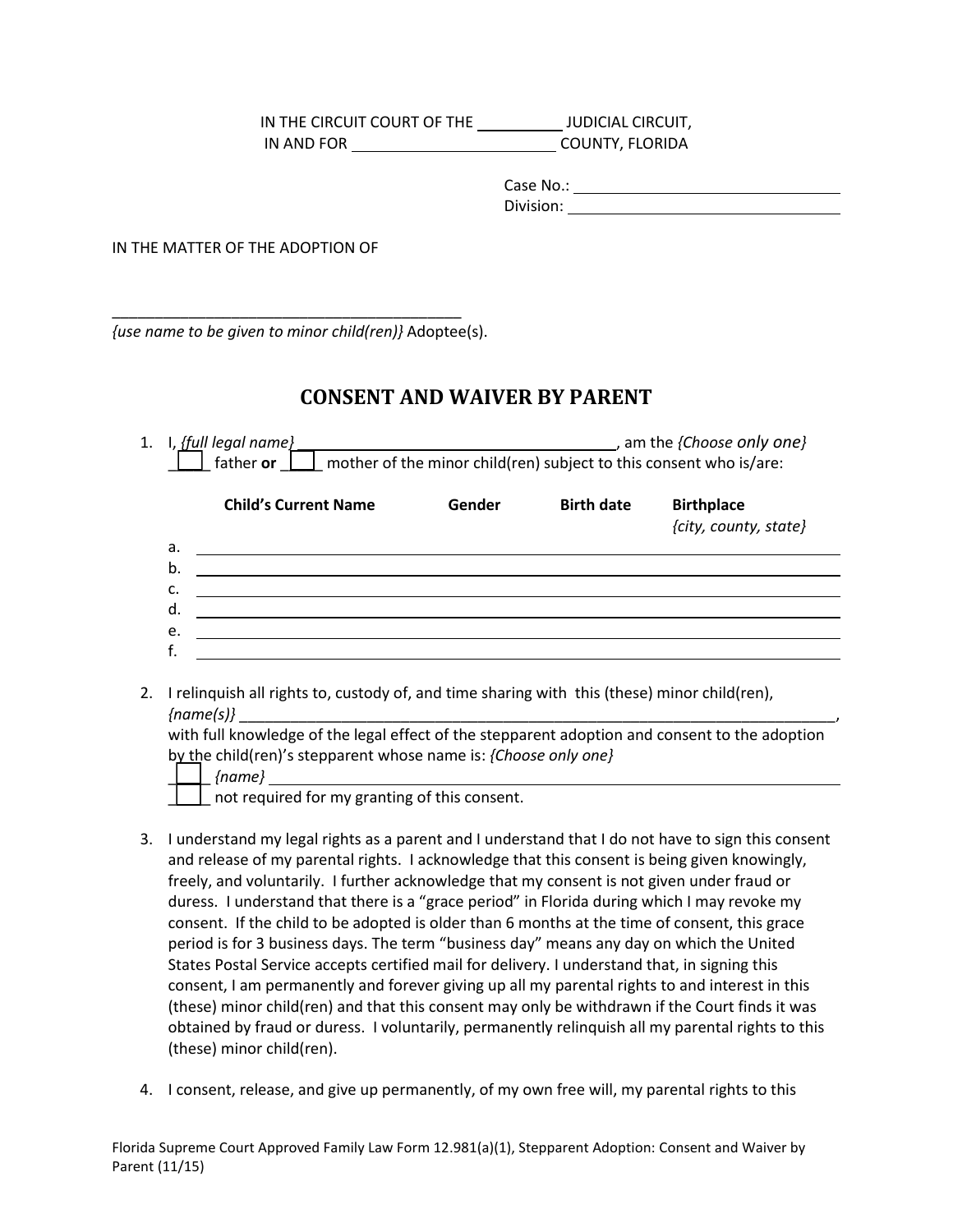(these) minor child(ren), for the purpose of stepparent adoption.

- 5. I waive any further notice of the stepparent adoption proceeding.
- 6. I understand that pursuant to Chapter 63, Florida Statutes, "an action or proceeding of any kind to vacate, set aside, or otherwise nullify a judgment of adoption or an underlying judgment terminating parental rights on any ground may not be filed more than 1 year after entry of the judgment terminating parental rights."
- 7. I understand I have the right to choose a person who does not have an employment, professional, or personal relationship with the adoption entity or the prospective adoptive parents to be present when this affidavit is executed and to sign it as a witness. The witness I selected is: *{full legal name}* \_\_\_\_\_\_\_\_\_\_\_\_\_\_\_\_\_\_\_\_\_\_\_\_\_\_\_\_\_\_\_\_\_\_\_\_\_\_\_\_\_\_\_\_\_\_\_\_\_.

 **I understand that I am swearing or affirming under oath to the truthfulness of the claims made in this consent and waiver and that the punishment for knowingly making a false statement includes fines and/or imprisonment.** 

| Dated: |  |
|--------|--|
|        |  |

\_\_\_\_\_\_\_\_\_\_\_\_\_\_\_\_\_\_\_\_\_\_\_\_\_\_\_\_\_\_\_\_\_\_\_\_

| Signature of Witness    |  |  |
|-------------------------|--|--|
|                         |  |  |
|                         |  |  |
|                         |  |  |
|                         |  |  |
| State ID Card No.: 1999 |  |  |

\_\_\_\_\_\_\_\_\_\_\_\_\_\_\_\_\_\_\_\_\_\_\_\_\_\_\_\_\_\_\_\_\_\_\_\_\_\_

| Signature of Witness                                                                                                                                                                                                           |  |  |
|--------------------------------------------------------------------------------------------------------------------------------------------------------------------------------------------------------------------------------|--|--|
| Printed Name: Name: Name and Name and Name and Name and Name and Name and Name and Name and Name and Name and N                                                                                                                |  |  |
| Business Address: National Property of the Contract of the Contract of the Contract of the Contract of the Contract of the Contract of the Contract of the Contract of the Contract of the Contract of the Contract of the Con |  |  |
| Home Address:                                                                                                                                                                                                                  |  |  |
| Driver's License No.: No.: 2008                                                                                                                                                                                                |  |  |
| State ID Card No.:                                                                                                                                                                                                             |  |  |

\_\_\_\_\_\_\_\_\_\_\_\_\_\_\_\_\_\_\_\_\_\_\_\_\_\_\_\_\_\_\_\_\_\_\_\_\_\_